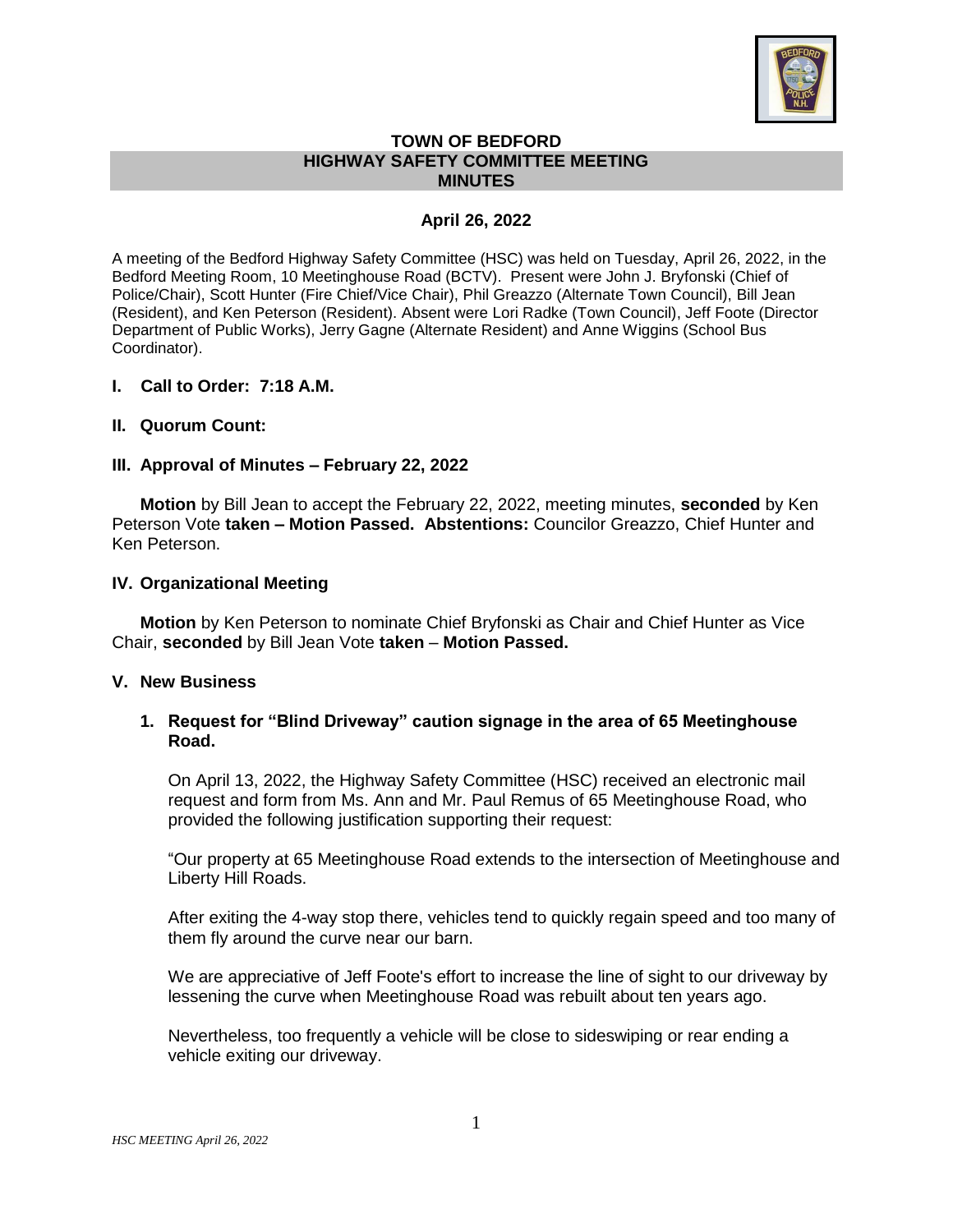This is particularly dangerous for trucks or visitors who are not familiar with our situation and therefore may not accelerate as quickly as they need to out of our driveway.

Despite our always looking hard left just before turning out, we too frequently have someone close to impacting us.

It is notable that the US Postal Service has not been willing to have the mail truck stop at a mailbox near our driveway. We agree with that safety concern. Our mailbox is on Orchard Hill Circle.

We have lived in this house for 38 years. In the beginning, the town put up a "Slow Children" sign. Later, when our children were grown, the town put up, without our asking, a "Blind Driveway" sign.

Despite the town's efforts to increase the line of sight, we would appreciate the return of a sign hopefully to alert drivers to pay attention and to decrease their speed as they come up the hill. Thanks so much for your consideration. Sincerely, Ann and Paul Remus."

Chief Bryfonski: MEMBERS OF THE HSC: You should have copies of images taken of the vicinity and driveway in question at 65 Meetinghouse Road for your review in connection with this matter.

I have no data regarding any motor vehicle collisions that occurred at this location attributable to the driveway placement and line of sight.

Ms. Remus: We did appreciate it when we had a sign. I spoke to Jeff Foote (DPW Director) last week on another matter and he mentioned there is only one kind of a sign that is legitimate according to state rules and we would really appreciate it if this sign could be put up.

Chief Bryfonski: Do you recall where the previous sign was placed? I believe the sign was taken out when Meetinghouse was repaved?

Ms. Remus: Yes, that is correct. I think in the clearing where you start to see the pond and the barn, but I am really not sure.

Chief Bryfonski: The sign was adjacent to your property?

Ms. Remus: Yes, definitely.

Ken Peterson: In your opinion do you feel that the sign helped? I am in favor of the sign.

Ms. Remus: Yes.

**Motion** by Chief Hunter to install a "Blind Driveway" sign between 65 Meetinghouse and Liberty Hill Rd at the discretion of Director Jeff Foote the exact location and whatever the standard approved signage wording would be. **Seconded** by Bill Jean - Vote **taken – Motion Passed.**